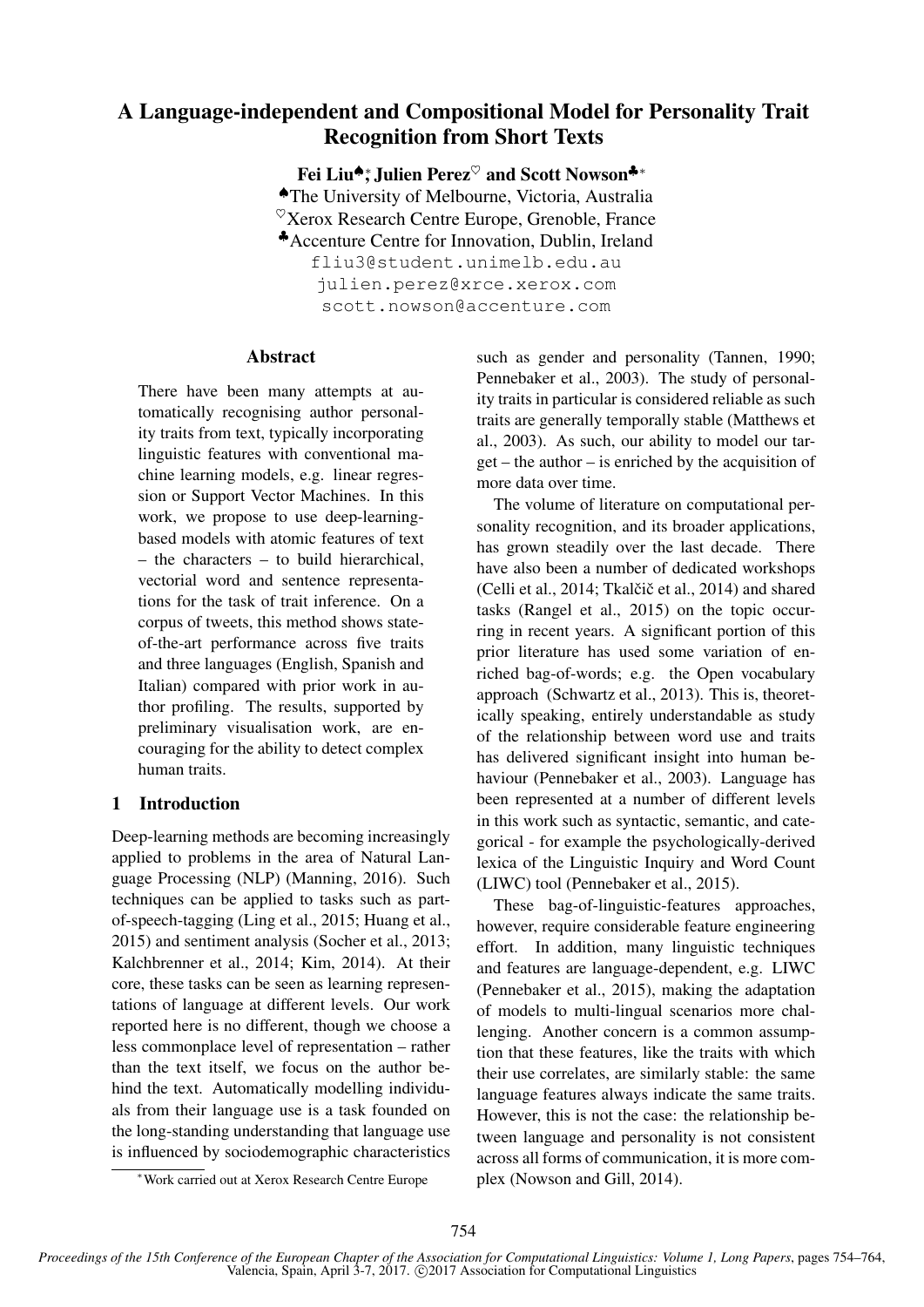In order to address these challenges we propose a novel feature-engineering-free, deep-learningbased approach to the problem of personality trait recognition, enabling the model to work in various languages without the need to create languagespecific linguistic features. We frame the problem as a supervised sequence regression task, taking only the joint atomic representation of the text: hierarchically on the character and word level. In this work, we focus on short texts. As pointed out by Han and Baldwin (2011), classification of such texts can often be challenging for even state-ofthe-art BoW based approaches, which is, in part, caused by the noisy nature of such data. In this work, we address this by proposing a novel hierarchical neural network architecture, free of feature engineering and, once trained, capable of inferring personality across five traits and three languages.

The paper is structured as follows: we consider previous approaches to computational personality recognition, including those few which have a deep-learning component, and subsequently describe our model. We report two sets of experiments, the first to demonstrate the effectiveness of the model in inferring personality compared to the current state-of-the-art models, while the second reports analysis against other feature-engineeringfree models. In both settings, the proposed model achieves state-of-the-art performance across five personality traits and three languages.

## 2 Related Work

Early work in computational personality recognition (Argamon et al., 2005; Nowson and Oberlander, 2006) were mainly SVM-based approaches, relying on syntactic and lexical features. A decade later, still "most" participants of the PAN 2015 Author Profiling task use SVM with feature engineering, according to the organisers (Rangel et al., 2015). Ensemble methods have been proposed (Verhoeven et al., 2013), but the base model was still SVM – the ensemble came from the combination of data from different sources as opposed to models. Data – not just text – labelled with personality traits is sparse (Nowson and Gill, 2014) and most work has focused on reporting novel feature sets rather than techniques. In the PAN task alone<sup>1</sup>, there were features, in the form of surface forms of text, present on multiple levels of

language representation, ranging from lexical features (e.g., word, lemma and character n-grams) to syntactic ones (e.g., POS tags and dependency relations). Some, on the other hand, focused on feature curation, analysing the correlation between personality and the use of punctuation and emoticon, along with the use of the topic modelling method: latent semantic analysis. In addition, external resources, such as LIWC (Pennebaker et al., 2015), constructed over 20 years of psychologybased feature engineering, are another often-used set of features. When applied to tweets, however, LIWC requires further cleaning of the data (Kreindler, 2016).

Approaches to personality trait recognition based on deep-learning are few, which is not surprising given the relatively small scale of the data sets used. Kalghatgi et al. (2015) employed a neural network based approach. In this model, a Multilayer Perceptron (MLP) takes as input a number of carefully hand-crafted syntactic and social behavioural features from each user and attempts to predict a label for each of the 5 personality traits. However, the authors reported neither evaluation of this work, nor details of the dataset. The work of Su et al. (2016), on the other hand, employs a Recurrent Neural Network (RNN), exploiting the turn-taking nature of conversation for personality trait prediction. In their work, the RNN processes the evolution of a dialogue over time, taking as input LIWC-based and grammatical features, the output of which is then fed into the classifier for the prediction of personality trait scores of each participant of the conversations. It should be noted that both works take manually-designed features, heavily relying on domain expertise. Also, the focus is on the prediction of trait scores on the author level based on modelling all available text from a user. In contrast, not only does our approach infer the personality of a user given a collection of short texts, it is also flexible enough to predict trait scores from a single short text, arguably a more challenging task considering the limited amount of information.

In Section 3.2, we propose a model inspired by the work of Ling et al. (2015) where representations are hierarchically constructed from characters to words. This is based on the assumption that character sequences are syntactically and semantically informative of the words they compose. Their model – a widely used RNN vari-

 $1$ Due to space consideration we are unable to cite the individual works.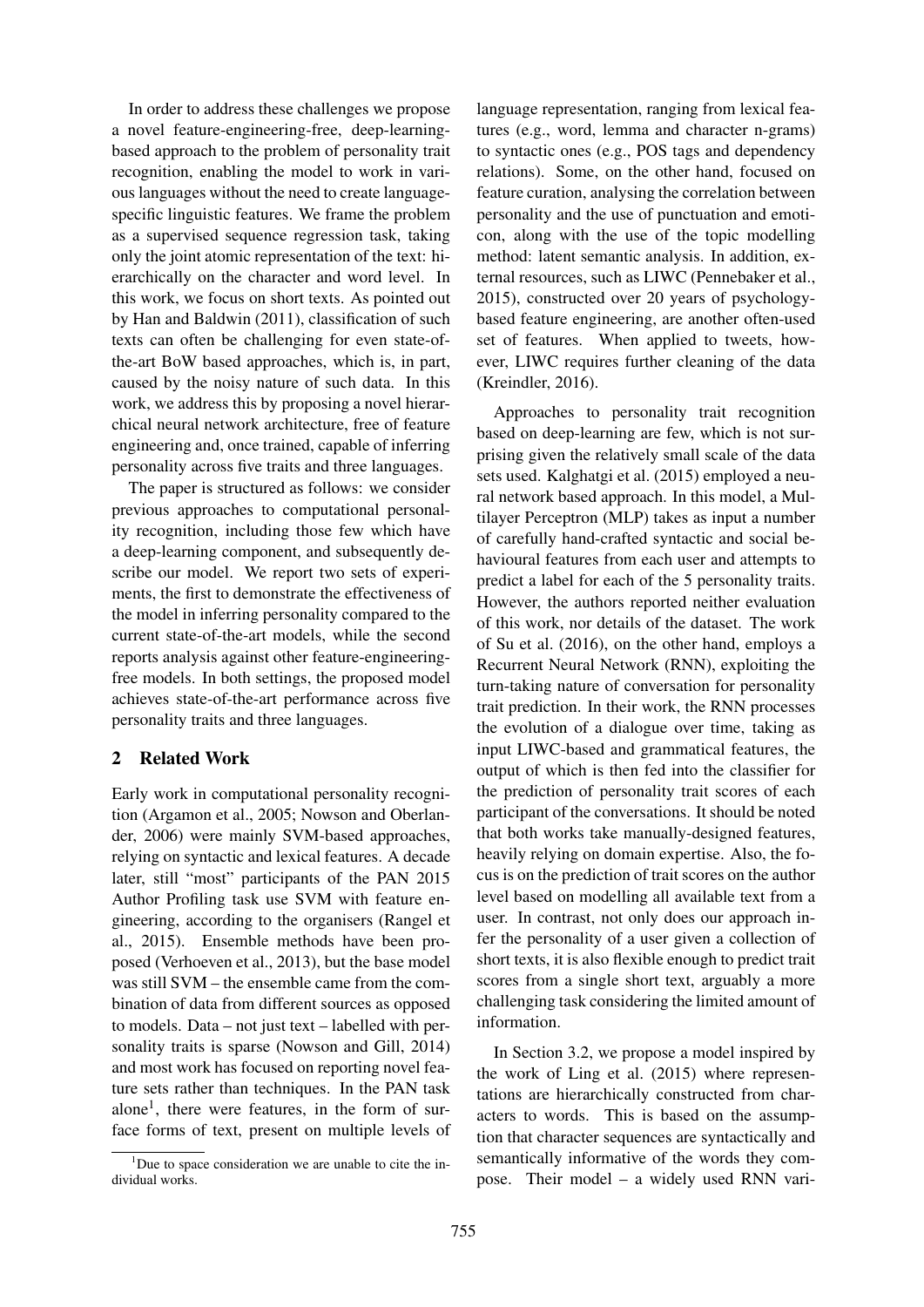ant Long Short-Term Memory (LSTM) (Hochreiter and Schmidhuber, 1997) – learns how to construct word embeddings via its constituent characters. When applied to the tasks of language modelling and part-of-speech tagging, the model successfully improves the accuracy upon traditional baselines, performing particularly well in morphologically rich languages. Not only does the model achieve better performance on both tasks, it also has significantly fewer parameters to learn compared to a word look-up table based approach as the number of different characters is much fewer than the number of different words in a vocabulary. Moreover, the model is able to generate a sensible representation for previously unseen words. Following this, Yang et al. (2016) took it further to the document level, introducing Hierarchical Attention Networks where two bi-directional Gated Recurrent Units (GRUs) are used to process the sequence of words and then sentences respectively with the sentence-level GRU taking as input the output of the word-level GRU and returning the representation of the document. While Yang et al. (2016) describe a means to hierarchically build representations of documents from words to sentences and eventually to documents (Word to Sentence to Document, W2S2D), the work of (Ling et al., 2015) is positioned at a more fine-grained level, incorporating information from the sequence of characters (Character to Word, C2W). In this paper, the model we propose is situated between C2W and W2S2D – connecting characters, words and sentences, and ultimately personality traits (Character to Word to Sentence for Personality Trait, C2W2S4PT).

# 3 Model

In this section, we first identify some current issues and limitations associated with a commonlyused approach to representing text to motivate our methodology. Then, we detail the elements of the proposed language-independent, compositional model to address the problems.

# 3.1 Issues with the Current Approach

When applying deep learning models to NLP problems, a commonly used approach is to map words to dense real-valued vectors in a lowdimensional space with word lookup tables. Typically, for this approach to work well, one needs to train on a large corpus in an unsupervised fash-

ion, e.g. word2vec (Mikolov et al., 2013a; Mikolov et al., 2013b) and GloVe (Pennington et al., 2014), in order to obtain a sensible set of embeddings. While this approach has demonstrated its strong capabilities of capturing syntactic and semantic information and been successfully applied to a number of NLP tasks (Socher et al., 2013; Kalchbrenner et al., 2014; Kim, 2014), as identified by Ling et al. (2015), there are two practical problems with it. First, given that language is flexible, previously unseen words are bound to occur regardless of the size of the unsupervised training corpus. This problem is even more pronounced when dealing with user-generated text, such as from social media (e.g. Twitter and Facebook) due to the noisy nature of such platforms – e.g. typos, ad hoc acronyms and abbreviations, phonetic substitutions, and even meaningless strings (Han and Baldwin, 2011). One simple solution is to represent all unknown words with a special UNK vector. However, this sacrifices the meaning of the unknown word which may be critical. Moreover, it is unable to generalise to made up words, for instance, *beautification*, despite the constituent words *beautiful* and *-ification* having been observed. Second, the large number of parameters for a model to learn tends to cause overfitting. Suppose a vector of  $d$  dimensions is used to represent each word and the word lookup table is therefore of size  $d \times |V|$  where |V| is the vocabulary size, which normally scales to the order of hundreds and thousands. Again, this problem is particularly serious in noisier domain.

In author profiling, a large array of characterbased features have been explored and shown to be effective for trait inference, such as character flooding (Nowson et al., 2015; Giménez et al., 2015), character n-grams(Gonzalez-Gallardo ´ et al., 2015; Sulea and Dichiu, 2015), and emoticons (Nowson et al., 2015; Palomino-Garibay et al., 2015). This motivates our proposed model, described in the next section, where character, word and sentence representations are hierarchically constructed, independent of a specific language and capable of harnessing personality-sensitive signals buried as deep as the character level.

# 3.2 Character to Word to Sentence for Personality Traits

We address the identified problems in Section 3.1 by extending the compositional character to word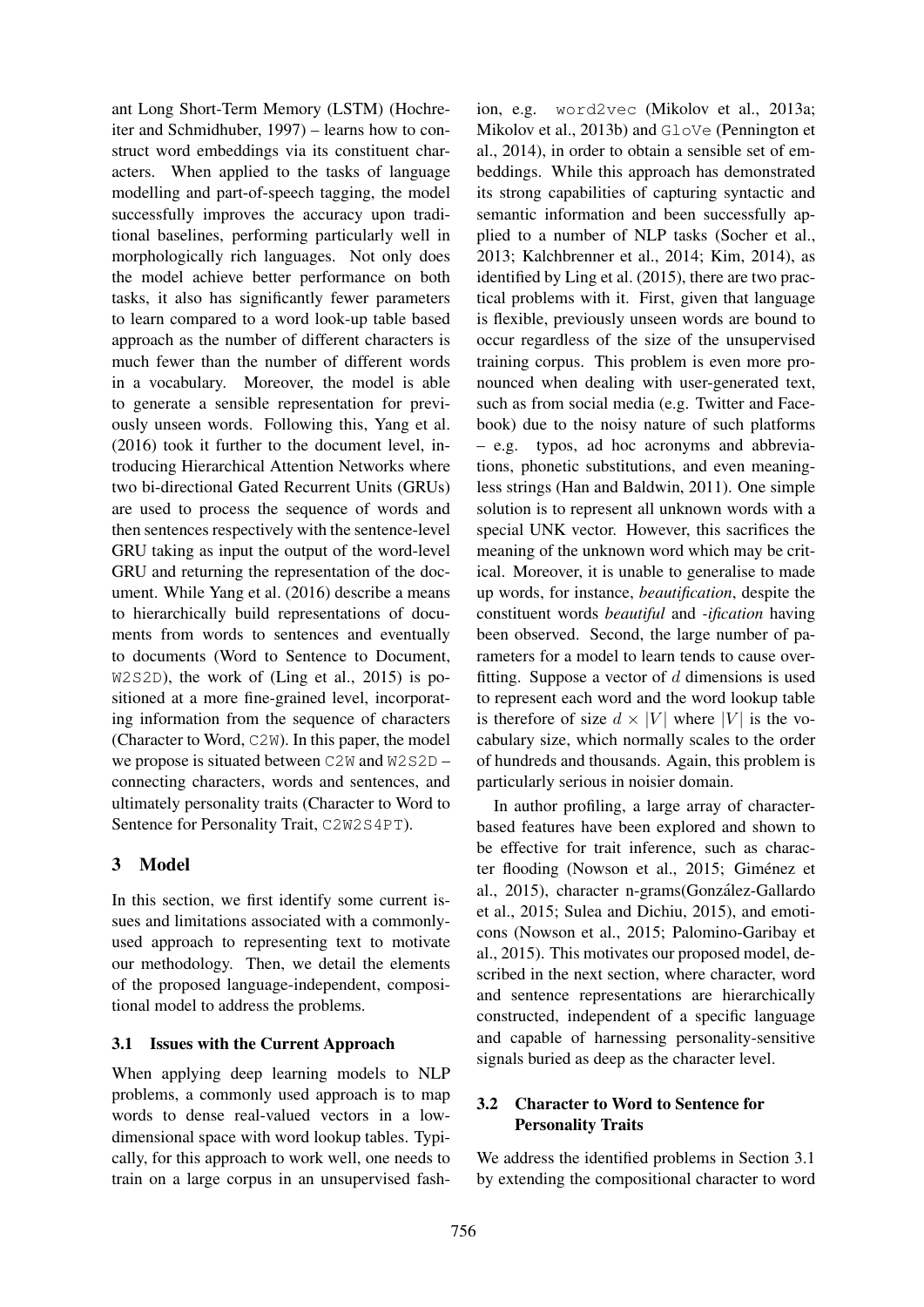

Figure 1: Illustration of the C2W2S4PT model. Dotted boxes indicate concatenation.

model (C2W) (Ling et al., 2015) wherein the constituent characters of each word is taken as input to a character-level bi-directional RNN (Char-Bi-RNN) to construct the representation of the word. A sentence is in turn represented, via another bi-directional RNN operating at the word level (Word-Bi-RNN), by the concatenation of the last and first hidden states of the forward and backward Word-RNNs respectively. Ultimately, a feedforward neural network predicts a scalar for a specific personality trait based on the input of the representation of a sentence. Given the hierarchical nature of the model, we name it C2W2S4PT (Character to Word to Sentence for Personality Traits)

depicted in Figure 1. The formal definition is provided as follows where we illustrate C2W2S4PT with an example in which a sentence  $s$  is seen as a sequence of words  $\{w_1, w_2, \ldots, w_i, \ldots, w_m\}$  and a word  $w_i$  is in turn a sequence of characters  $c_{i,j}$ whose embedding is denoted:  $c_{i,j}$ . Next, the Char-Bi-RNN takes as input the sequence of character embeddings  $\{c_{i,1}, \ldots, c_{i,n}\}$  (assuming  $w_i$  is comprised of  $n$  characters) to construct the representation of word  $w_i$ , resulting in the word embedding  $e_{w_i}$ . Here, the recurrent unit we employ in the Bi-RNNs is GRU as suggested by recent studies that GRUs achieve comparable, if not better, results to LSTM but are less demanding computationally (Chung et al., 2014; Kumar et al., 2015; Jozefowicz et al.,  $2015$ .<sup>2</sup> Concretely, the character embeddings are processed by the Char-Bi-RNN using the following:

$$
\overrightarrow{z}_{i,j}^{c} = \sigma(\overrightarrow{W}_{z}^{c}c_{i,j} + \overrightarrow{U}_{hz}^{c} \overrightarrow{h}_{i,j-1}^{c} + \overrightarrow{b}_{z}^{c})
$$
 (1)

$$
\overrightarrow{r}_{i,j}^{c} = \sigma(\overrightarrow{W}_{r}^{c}c_{i,j} + \overrightarrow{U}_{hr}^{c}\overrightarrow{h}_{i,j-1}^{c} + \overrightarrow{b}_{r}^{c})
$$
\n
$$
\overrightarrow{\hat{h}}_{i,j}^{c} = f(\overrightarrow{W}_{h}^{c}c_{i,j} + \overrightarrow{r}_{i,j}^{c} \odot \overrightarrow{U}_{hh}^{c}\overrightarrow{h}_{i,j-1}^{c} + \overrightarrow{b}_{h}^{c})
$$
\n
$$
\overrightarrow{h}_{i,j}^{c} = \overrightarrow{z}_{i,j}^{c} \odot \overrightarrow{h}_{i,j-1}^{c} + (1 - \overrightarrow{z}_{i,j}^{c}) \odot \overrightarrow{\hat{h}}_{i,j}^{c}
$$
\n(4)

where  $\odot$  is the element-wise product,  $\sigma$  the sigmoid function, f the hyperbolic tangent function tanh,  $\vec{W}_z^c, \vec{W}_r^c, \vec{W}_h^c, \vec{U}_{hz}^c, \vec{U}_{hr}^c, \vec{U}_{hh}^c$  are the parameter matrices to learn, and  $\overrightarrow{b}_{g}^{c}, \overrightarrow{b}_{g}^{c}, \overrightarrow{b}_{h}^{c}$  the bias terms. In addition to the forward pass, the Char-Bi-RNN also processes the character sequence backwards (symbolised by  $\overline{h}_{i,j}^c$ ) with another set of GRU weight matrices and bias terms. Note that the same character embeddings are shared across the forward and backward pass. Eventually, we represent  $w_i$  as the concatenation of the last and first hidden states of the forward and backward Char-RNNs:

$$
e_{w_i} = \begin{bmatrix} \overrightarrow{h}_{i,n}^c \\ \overleftarrow{h}_{i,1}^c \end{bmatrix}
$$
 (5)

Sentence representations are built in a similar fashion to word representations with another Bi-RNN operating at the word level (Word-Bi-RNN) where  $e_{w_i}$  (for  $i \in [1, n]$  once all the word repre-

 $2$ We performed additional experiments which confirmed this finding. Therefore due to space considerations, we do not report results using LSTMs here.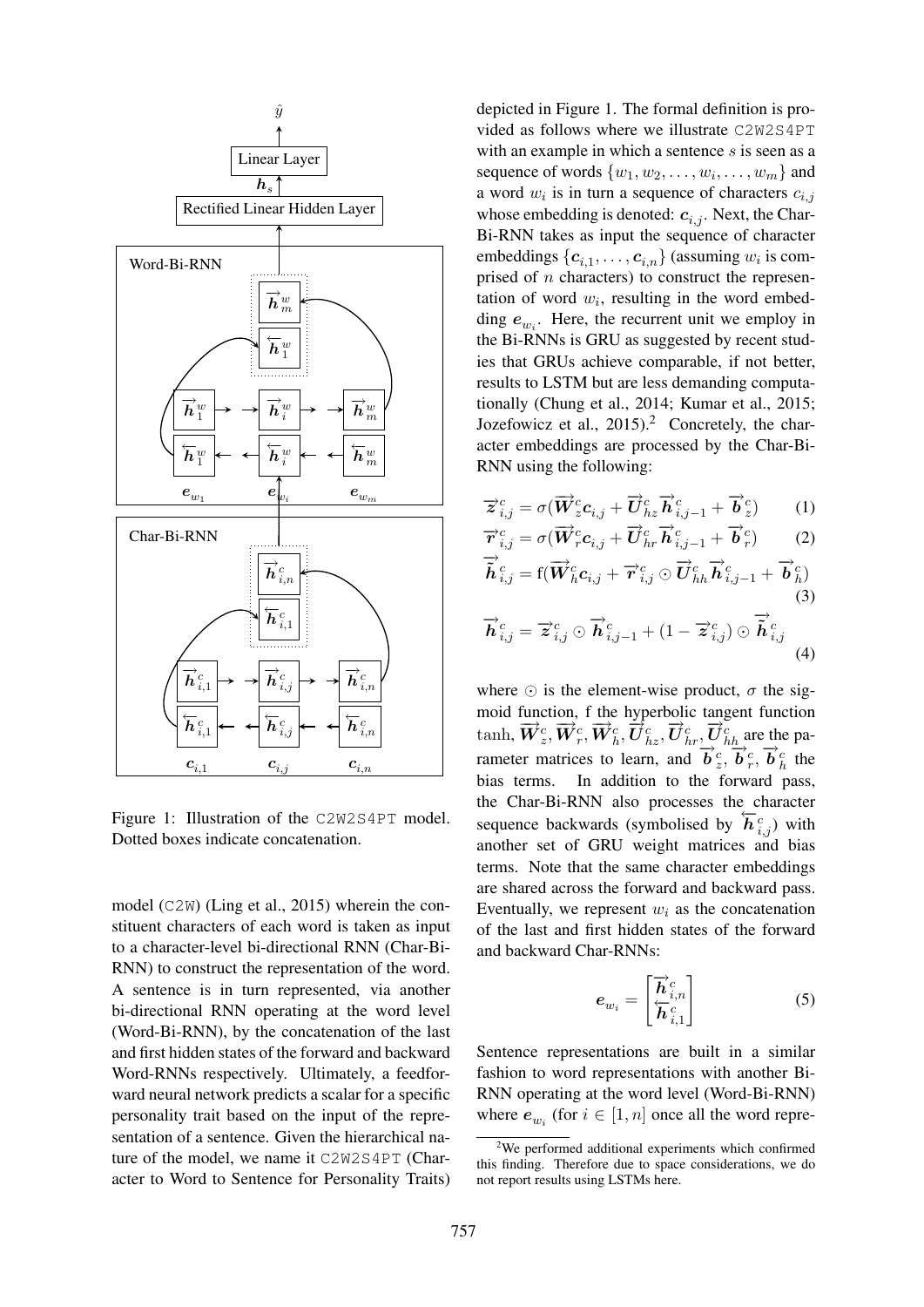sentations have been constructed from their constituent characters) are processed:

$$
\overrightarrow{z}_{i}^{w} = \sigma(\overrightarrow{W}_{z}^{w}e_{w_{i}} + \overrightarrow{U}_{hz}^{w}\overrightarrow{h}_{i-1}^{w} + \overrightarrow{b}_{z}^{w})
$$
 (6)

$$
\overrightarrow{r}_{i}^{w} = \sigma(\overrightarrow{W}_{r}^{w}e_{w_{i}} + \overrightarrow{U}_{hr}^{w}\overrightarrow{h}_{i-1}^{w} + \overrightarrow{b}_{r}^{w})
$$
(7)

$$
\overrightarrow{\tilde{\boldsymbol{h}}}_{i}^{w} = \text{f}(\overrightarrow{\boldsymbol{W}}_{h}^{w}\boldsymbol{e}_{w_{i}} + \overrightarrow{\boldsymbol{r}}_{i}^{w} \odot \overrightarrow{\boldsymbol{U}}_{hh}^{w}\overrightarrow{\boldsymbol{h}}_{i-1}^{w} + \overrightarrow{\boldsymbol{b}}_{h}^{w})
$$
\n(8)

$$
\overrightarrow{\boldsymbol{h}}_{i}^{w} = \overrightarrow{\boldsymbol{z}}_{i}^{w} \odot \overrightarrow{\boldsymbol{h}}_{i-1}^{w} + (1 - \overrightarrow{\boldsymbol{z}}_{i}^{w}) \odot \overrightarrow{\boldsymbol{h}}_{i}^{w} \qquad (9)
$$

where  $\overrightarrow{W}_z^w, \overrightarrow{W}_r^w, \overrightarrow{W}_h^w, \overrightarrow{U}_{hz}^w, \overrightarrow{U}_{hr}^w, \overrightarrow{U}_{hh}^w$  are the parameter matrices to learn, and  $\overrightarrow{b}$   $\overrightarrow{w}$ ,  $\overrightarrow{b}$   $\overrightarrow{w}$ ,  $\overrightarrow{b}$   $\overrightarrow{w}$ ,  $\overrightarrow{b}$   $\overrightarrow{w}$ the bias terms. The representation of the sentence is constructed, in a similar manner to how words are represented, by taking the concatenation of the last and first hidden states of the forward and backward Word-RNN:

$$
\boldsymbol{e}_s = \begin{bmatrix} \overrightarrow{\boldsymbol{h}}_m^w\\ \overleftarrow{\boldsymbol{h}}_1^w \end{bmatrix} \tag{10}
$$

Lastly, the score for a particular personality trait is estimated with an MLP, taking as input the sentence embedding  $e_s$  and returning the estimated score  $\hat{y}_s$ :

$$
h_s = \text{ReLu}(W_{eh}e_s + b_h) \tag{11}
$$

$$
\hat{y}_s = \mathbf{W}_{hy}\mathbf{h}_s + b_y \tag{12}
$$

where ReLU (REctified Linear Unit) is defined as  $ReLU(x) = max(0, x)$ ,  $W_{eh}$ ,  $W_{hy}$  the parameter matrices to learn,  $\mathbf{b}_h$ ,  $b_y$  the bias terms, and  $h<sub>s</sub>$  the hidden representation of the MLP. All the trainable parameter/embedding matrices and bias terms are jointly optimised using *mean square error* as the objective function:

$$
L(\theta) = \frac{1}{n} \sum_{i=1}^{n} (y_{s_i} - \hat{y}_{s_i})^2
$$
 (13)

where  $y_{s_i}$  is the gold standard personality score of sentence  $s_i$  and  $\theta$  the collection of all parameter/embedding matrices and bias terms for the model to learn. Note that no language-dependent component is present in the proposed model.

#### 4 Experiments and Results

We evaluate our model in two settings, against models with or without feature engineering, to fully study the effectiveness of the proposed method. In the former, we compare – at the user

level – our feature-engineering-free and languageindependent model with current state-of-the-art models which make much use of linguistic features. In the latter, on the other hand, we investigate the performance against other featureengineering-free models on individual short texts. In both settings, we show that our model achieves better results across two language (English and Spanish) and is equally competitive in Italian.

#### 4.1 Dataset and Preprocessing

The dataset we adopt in this paper is the English, Spanish and Italian data from the PAN 2015 Author Profiling task dataset (Rangel et al., 2015), collected from Twitter and consisting of 14, 166 English (EN), 9, 879 Spanish (ES) and 3, 687 Italian (IT) tweets (from 152, 110 and 38 users respectively). Due to space constraints and the limited size of the data, the Dutch dataset is not included. Each user encompasses a set of tweets (average  $n = 100$ ) with gold standard personality labels, the five trait labels (essentially scores between -0.5 and 0.5), calculated following the author's self-assessment responses to the short Big 5 test, BFI-10 (Rammstedt and John, 2007) which has the most solid grounding in language and is considered to be the most widely accepted and exploited scheme for personality recognition (Poria et al., 2013).

In our experiments, we tokenise each tweet with Twokenizer (Owoputi et al., 2013) to preserve user mentions and hashtag-preceeded topics. User mentions and URLs, unlike the majority of the language used in tweets, are intended for their targets, whose surface forms are deemed hardly informative. We therefore further normalise these features to single characters (e.g.,  $@$ *username*  $\rightarrow \omega$ , *http://t.co/*  $\rightarrow$   $\hat{}$ ), limiting the risk of modelling unnecessary character usage not directly influenced by nor reflecting the personality of the author.

#### 4.2 Evaluation Metric

As the test corpus is unavailable, withheld by the PAN 2015 organisers, k-fold cross-validation is used instead to compare the performance  $(k =$ 5 or 10) on the available dataset. To evaluate the performance, we measure the Root Mean Square Error (RMSE) at either the tweet or user level depending on the granularity of the task:  $RMSE_{tweet}$  =  $\sqrt{\sum_{i=1}^{T} (y_{s_i} - \hat{y}_{s_i})^2}$  $\frac{a_i - g_{s_i}}{T}$  and  $RMSE_{user}$  =  $\sqrt{\frac{\sum_{i=1}^{U}(y_{user_i}-\hat{y}_{user_i})^2}{U}}$  where  $y_{s_i}$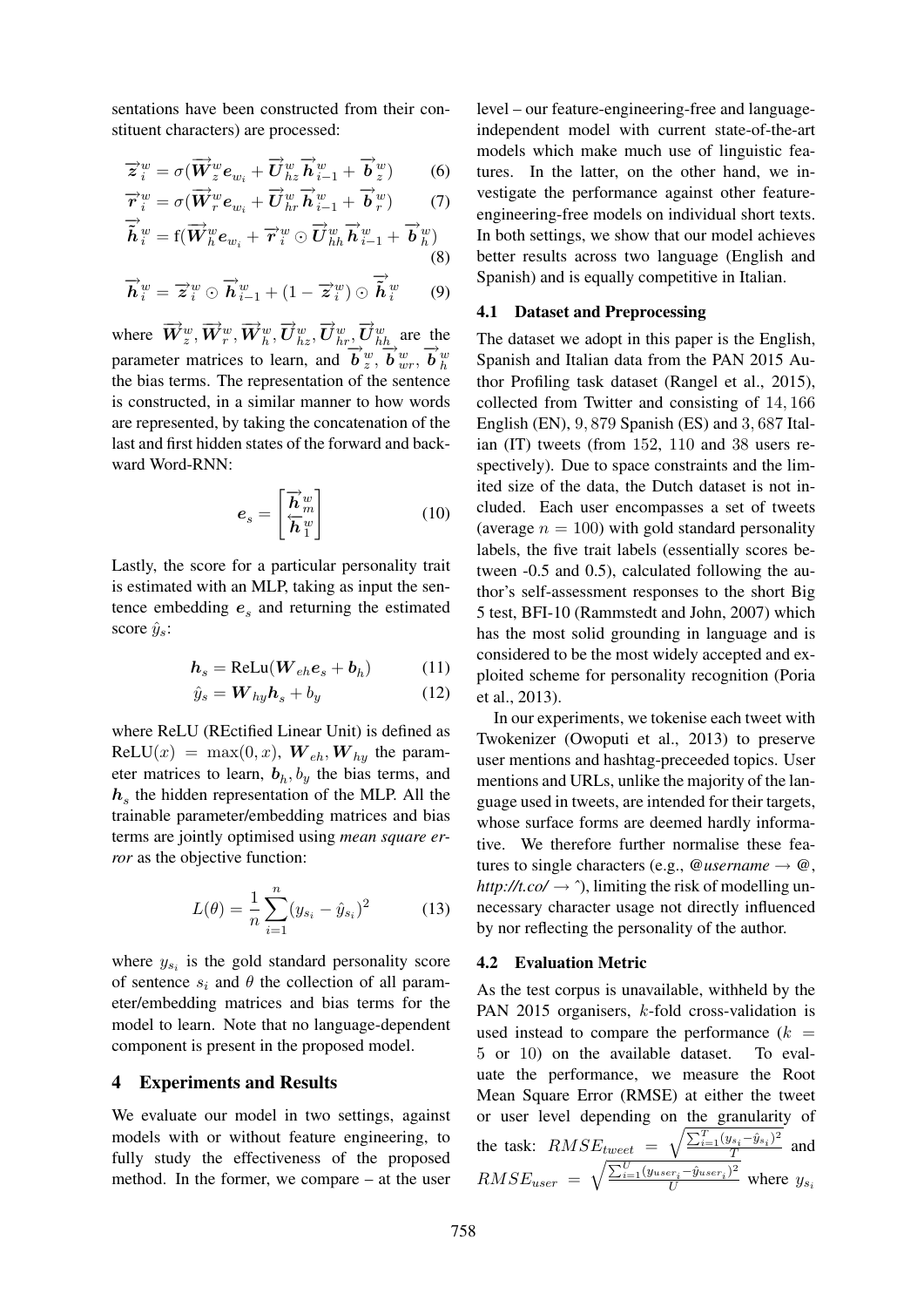and  $\hat{y}_{s_i}$  are the gold standard and predicted personality trait score of the  $i^{\text{th}}$  tweet whereas  $y_{user_i}$ and  $\hat{y}_{user_i}$  are their user-level counterparts, T and  $U$  the total numbers of tweets and users in the corpus. Note that in the dataset utilised in this work, each user is assigned a single score for a particular personality trait and every tweet collected from the same account inherits the same five personality trait assignments as its author. The predicted user level trait score is calculated:  $\hat{y}_{user_i} =$ 1  $\frac{1}{T_i}\sum_{j=1}^{T_i}\hat{y}_{s_j}$  where  $T_i$  is the total number of tweets of  $user_i$ . In Section 4.3 and 4.4, the results, measured with  $RMSE_{user}$  and  $RMSE_{tweet}$ , in the two settings, i.e. against models with and without feature-engineering, are presented respectively. Consistent with prior work in author profiling (Sulea and Dichiu, 2015; Mirkin et al., 2015; Nowson et al., 2015), we employ exactly the same evaluation metric on the same dataset to enable direct comparison.

## 4.3 Evaluation against State-of-the-art Models

We present the results obtained by the proposed model tested on the dataset described in Section 4.1. Note that our model is trained to predict personality trait scores, relying only on the text without any additional features. To enable direct comparison, we evaluate C2W2S4PT on the user level against current state-of-the-art models which incorporate linguistic features based on psychological studies.

For 5-fold cross-validation, we select the tiedhighest ranked (in EN under evaluation conditions) amongst the PAN 2015 participants (Sulea and Dichiu, 2015) (also ranked  $7<sup>th</sup>$  and  $4<sup>th</sup>$  in ES and  $IT$ ).<sup>3</sup> Similarly, we choose baselines by ranking and metric reporting for 10-fold cross validation (Nowson et al., 2015) (ranked  $9<sup>th</sup>$ ,  $6<sup>th</sup>$  and  $8<sup>th</sup>$ in EN, ES and IT). In addition to the above works which predicted scores on text level and then averaged for each user, we also include subsequent work by (Mirkin et al., 2015) who reported results on concatenated tweets (a single document per author). Also, there is the most straightforward baseline Average Baseline assigning the average of all the scores to each user. We train C2W2S4PT with Adam (Kingma and Ba, 2014) over 100 epochs with a batch size of 32 and the fol-

lowing hyper-parameters:  $\overrightarrow{h}_{i,j}^c$  and  $\overleftarrow{h}_{i,j}^c \in \mathbb{R}^{256}$ ,  $\boldsymbol{E}_c \in \mathbb{R}^{50 \times |C|}$ , dropout rate to the embedding output: 0.5,  $\vec{h}^w_i$  and  $\vec{h}^w_i \in \mathbb{R}^{256}$ ,  $W_{hy} \in \mathbb{R}^{256 \times 1}$ ,  $b_y$   $\in$   $\mathbb{R}$ ,  $\boldsymbol{W}_{eh}$   $\in$   $\mathbb{R}^{512\times256}$ ,  $\boldsymbol{b}_h$   $\in$   $\mathbb{R}^{256}$ . The  $RMSE_{user}$  results are presented in Table 1 where EXT, STA, AGR, CON and OPN are abbreviations for Extroversion, Emotional Stability (the inverse of Neuroticism), Agreeableness, Conscientiousness and Openness respectively.

**C2W2S4PT** outperforms the current state of the art in EN and ES. In the 5-fold crossvalidation group, C2W2S4PT demonstrates its advantages, attaining superior performance to the baselines except for CON in ES. In terms of 10 fold cross validation, the superiority of our model is even more evident, supported by the dominating performance over the two selected baselines across all personality traits and two languages. In both groups, 5 or 10-fold cross validation, not only does C2W2S4PT outperform the baseline systems, particularly significantly in the 10-fold group, it also does so without the aid of any handcrafted features, stressing the technical soundness of C2W2S4PT.

On CON in ES, 5-fold cross-validation. We suspect that the surprisingly good performance of Sulea and Dichiu (2015) may likely be attributed to overfitting. Indeed, the performance on the test set on CON in ES is even inferior to Nowson et al. (2015), further confirming our speculation.

The superiority of **C2W2S4PT** is less clear in IT. This can possibly be caused by the inadequate amount of Italian data, less than 4k tweets as compared to 14k and 10k in the English and Spanish datasets, limiting the capability of C2W2S4PT to learn a reasonable model.

## 4.4 Evaluation against Other Feature-engineering-free Methods

While it is common practice in personality trait inference to evaluate at the user level, we also look into tweet-level performance to further study the models' capabilities at a more finegrained level. A number of baselines, incorporating only the surface form of the text for the purpose of fair comparison, have been created to support our evaluation. First, we inherit the same Average Baseline as in Section 4.3. Next, we select two BoW-based system, Random Forest and SVM Regression, and

<sup>&</sup>lt;sup>3</sup>Cross-validation  $RMSE_{user}$  performance is not reported for the other top system (Álvarez-Carmona et al., 2015).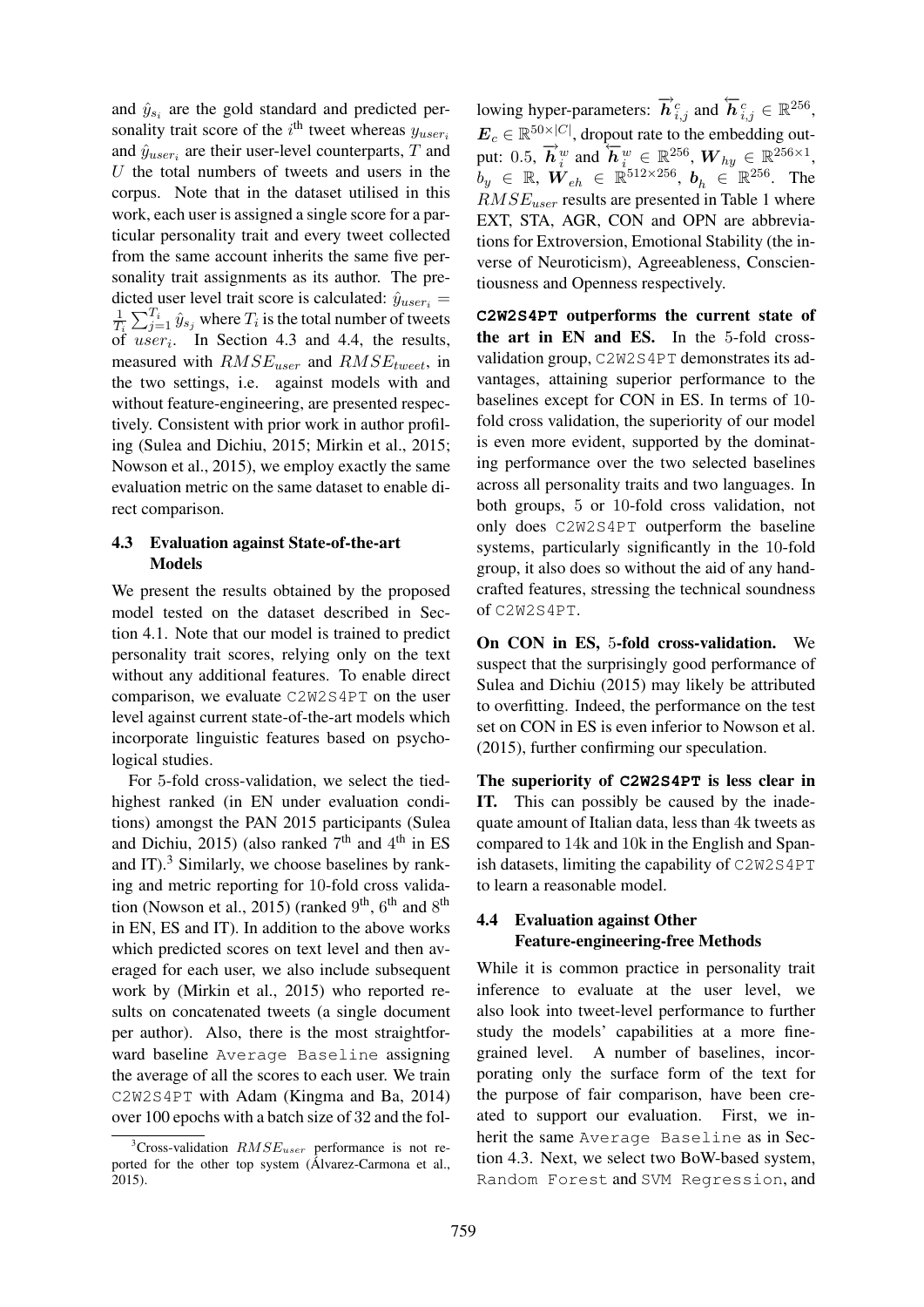| Lang. | $\boldsymbol{k}$ | Model                   | <b>EXT</b> | <b>STA</b> | <b>AGR</b> | <b>CON</b> | <b>OPN</b> |
|-------|------------------|-------------------------|------------|------------|------------|------------|------------|
| EN    |                  | Average Baseline        | 0.166      | 0.223      | 0.158      | 0.151      | 0.146      |
|       | 5                | Sulea and Dichiu (2015) | 0.136      | 0.183      | 0.141      | 0.131      | 0.119      |
|       |                  | C2W2S4PT                | 0.131      | 0.171      | 0.140      | 0.124      | 0.109      |
|       | 10               | Mirkin et al. $(2015)$  | 0.171      | 0.223      | 0.173      | 0.144      | 0.146      |
|       |                  | Nowson et al. $(2015)$  | 0.153      | 0.197      | 0.154      | 0.144      | 0.132      |
|       |                  | C2W2S4PT                | 0.130      | 0.167      | 0.137      | 0.122      | 0.109      |
| ES    |                  | Average Baseline        | 0.171      | 0.203      | 0.163      | 0.187      | 0.166      |
|       | 5                | Sulea and Dichiu (2015) | 0.152      | 0.181      | 0.148      | 0.114      | 0.142      |
|       |                  | C2W2S4PT                | 0.148      | 0.177      | 0.143      | 0.157      | 0.136      |
|       | 10               | Mirkin et al. $(2015)$  | 0.153      | 0.188      | 0.155      | 0.156      | 0.160      |
|       |                  | Nowson et al. (2015)    | 0.154      | 0.188      | 0.155      | 0.168      | 0.160      |
|       |                  | C2W2S4PT                | 0.145      | 0.177      | 0.142      | 0.153      | 0.137      |
| IT    |                  | Average Baseline        | 0.162      | 0.172      | 0.162      | 0.123      | 0.151      |
|       | 5                | Sulea and Dichiu (2015) | 0.119      | 0.150      | 0.122      | 0.101      | 0.130      |
|       |                  | C2W2S4PT                | 0.124      | 0.144      | 0.130      | 0.095      | 0.131      |
|       | 10               | Mirkin et al. $(2015)$  | 0.095      | 0.168      | 0.142      | 0.098      | 0.137      |
|       |                  | Nowson et al. (2015)    | 0.137      | 0.168      | 0.142      | 0.098      | 0.141      |
|       |                  | C2W2S4PT                | 0.118      | 0.147      | 0.128      | 0.095      | 0.127      |

Table 1:  $RMSE_{user}$  across five traits. **Bold** highlights best performance.

perform grid search for the best hyper-parameter setup ranging: kernel  $\in$  {linear, rbf} and  $C \in \{0.01, 0.1, 1.0, 10.0\}$  whereas for Random Forest, the number of trees is chosen from the set {10, 50, 100, 500, 1000}.

In addition to the above conventional machinelearning-based models, we further implement two simpler RNN-based models, Bi-GRU-Char and Bi-GRU-Word, which work only on the character and word level respectively. On top of the GRUs, both Bi-GRU-Char and Bi-GRU-Word share the same MLP classifier,  $h_s$  and  $\hat{y}_s$ , as in C2W2S4PT. For training, we use the same set of hyper-parameters as described in Section 4.3 for C2W2S4PT. Similarly, we set the character and word embedding size to 50 and 256 for Bi-GRU-Char and Bi-GRU-Word respectively. Hyper-parameter fine-tuning was not performed mainly due to time constraints. We present the  $RMSE_{tweet}$  of each effort, measured by 10fold stratified cross-validation, in Table 2.

**C2W2S4PT** is comparable with, if not superior to, the strong baselines **SVM Regression** and **Random Forest** in EN and ES. C2W2S4PT achieves state-of-the-art results in almost every trait except for two, AGR in EN and STA in ES. It is worth noting that C2W2S4PT

generates this competitive performance, in the feature-engineering-free setting, against SVM Regression and Random Forest without exhaustive hyper-parameter fine-tuning.

**C2W2S4PT** achieves better performance than the RNN-based baselines in EN and ES. Compared with Bi-GRU-Word, C2W2S4PT is less prone to overfitting because of the relatively fewer parameters for the model to learn whereas Bi-GRU-Word needs to maintain a large vocabulary embedding matrix (Ling et al., 2015). In regards to Bi-GRU-Char, the success can be attributed to C2W2S4PT's capability of coping with arbitrary words while not forgetting information due to excessive lengths as can arise from representing a text as a sequence of characters.

The performance of **C2W2S4PT** is inferior to **Bi-GRU-Word** in IT. Bi-GRU-Word achieves the best performance across all personality traits with C2W2S4PT coming in as a close second and tying in 3 traits. Apart from the inadequate amount of Italian data causing the fluctuation in performance as explained in Section 4.3, further investigation is needed to analyse the strong performance of Bi-GRU-Word.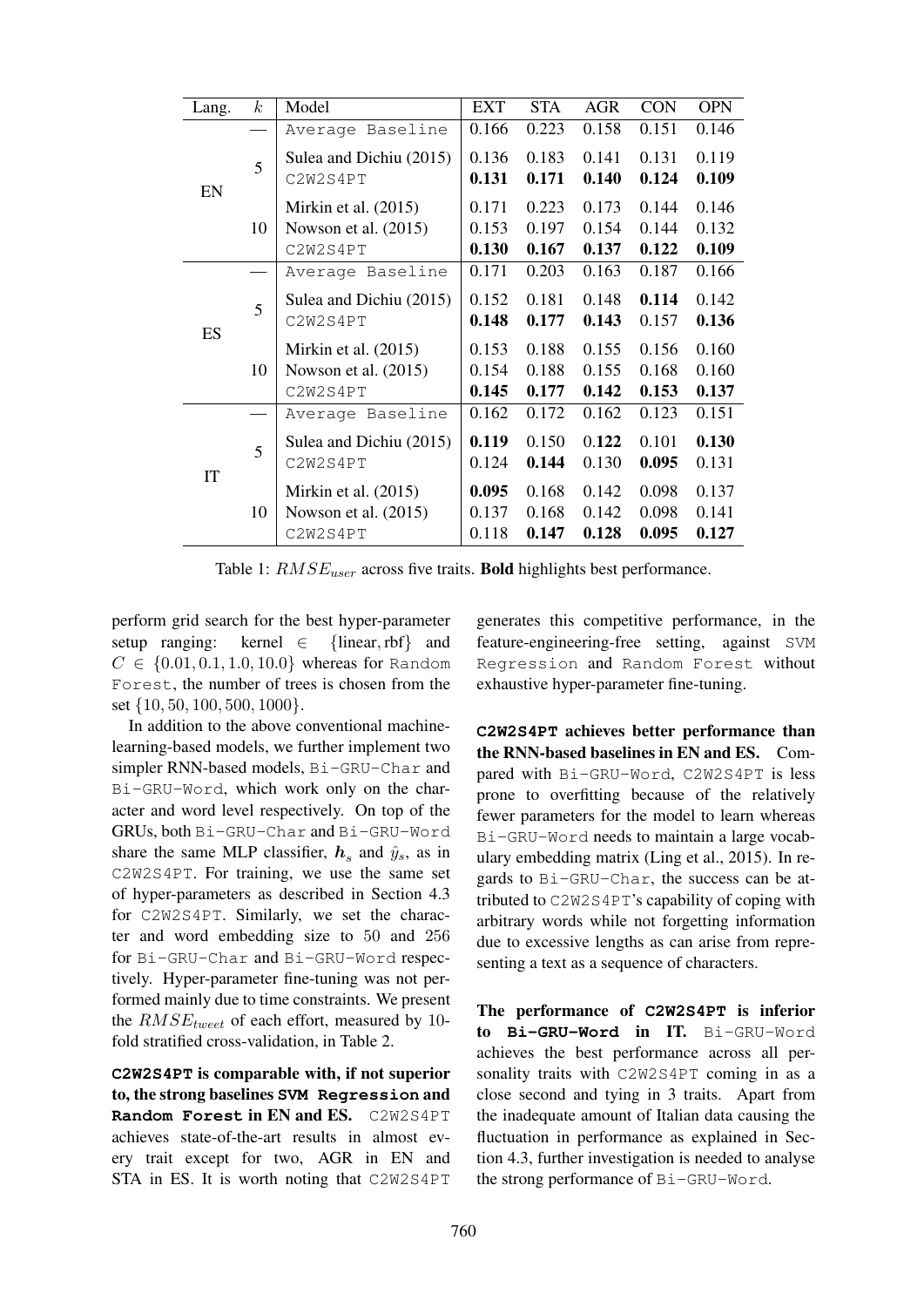| Lang. | Model            | <b>EXT</b> | <b>STA</b> | <b>AGR</b> | <b>CON</b> | <b>OPN</b> |
|-------|------------------|------------|------------|------------|------------|------------|
| EN    | Average Baseline | 0.163      | 0.222      | 0.157      | 0.150      | 0.147      |
|       | SVM Regression   | 0.148      | 0.196      | 0.148      | 0.140      | 0.131      |
|       | Random Forest    | 0.144      | 0.192      | 0.146      | 0.138      | 0.132      |
|       | Bi-GRU-Char      | 0.150      | 0.202      | 0.152      | 0.143      | 0.137      |
|       | Bi-GRU-Word      | 0.147      | 0.200      | 0.146      | 0.138      | 0.130      |
|       | C2W2S4PT         | 0.142      | 0.188      | 0.147      | 0.136      | 0.127      |
| ES    | Average Baseline | 0.171      | 0.204      | 0.163      | 0.187      | 0.165      |
|       | SVM Regression   | 0.158      | 0.190      | 0.157      | 0.171      | 0.152      |
|       | Random Forest    | 0.159      | 0.195      | 0.157      | 0.177      | 0.158      |
|       | Bi-GRU-Char      | 0.163      | 0.195      | 0.158      | 0.178      | 0.155      |
|       | Bi-GRU-Word      | 0.159      | 0.192      | 0.154      | 0.173      | 0.154      |
|       | C2W2S4PT         | 0.158      | 0.191      | 0.153      | 0.168      | 0.150      |
| IT    | Average Baseline | 0.164      | 0.171      | 0.164      | 0.125      | 0.153      |
|       | SVM Regression   | 0.141      | 0.159      | 0.145      | 0.113      | 0.141      |
|       | Random Forest    | 0.140      | 0.161      | 0.140      | 0.111      | 0.147      |
|       | Bi-GRU-Char      | 0.149      | 0.163      | 0.153      | 0.117      | 0.146      |
|       | Bi-GRU-Word      | 0.135      | 0.156      | 0.140      | 0.109      | 0.141      |
|       | C2W2S4PT         | 0.139      | 0.156      | 0.143      | 0.109      | 0.141      |

Table 2:  $RMSE_{tweet}$  across five traits level. **Bold** highlights best performance.

#### 4.5 Visualisation

In order to investigate the features automatically learned by the models, we select C2W2S4PT trained on a single personality trait (EXT) and visualise the 2D PCA (Tipping and Bishop, 1999) scatter plot of the representations of the sentences.<sup>4</sup> As examples, we randomly select 100 tweets, 50 each from either extreme of the EXT spectrum - Extraversion being selected for this exercise as it is the most commonly studied and well understood trait. The text representations are automatically constructed by C2W2S4PT, with the resultant plot presented in Figure 2. Here, two clusters are easily identifiable, representing positive and negative Extraversion, with the former intersecting the latter. We consider three examples, highlighted in Figure 2, for discussion.

- POS7: *"@username: Feeling like you're not good enough is probably the worst thing to feel."*
- NEG3: *"Being good ain't enough lately."*
- POS20: *"o.O Lovely."*

The first two examples, POS7 and NEG3, although essentially similar in terms of semantics,



Figure 2: Scatter plot of sentence representations processed by PCA.

are placed distantly from each other at the far ends of the distribution. Despite the semantic similarities, the linguistic attributes they possess are commonly understood to be associated with Extraversion differently (Gill and Oberlander, 2002): the longer tweet, POS7, together with its use of the second person pronoun, suggests that the author is more inclusive of others while NEG3, on the other hand, is self-focused and shorter, ele-

<sup>4</sup>We also experimented with t-SNE (Van der Maaten and Hinton, 2008) but it did not produce an interpretable plot.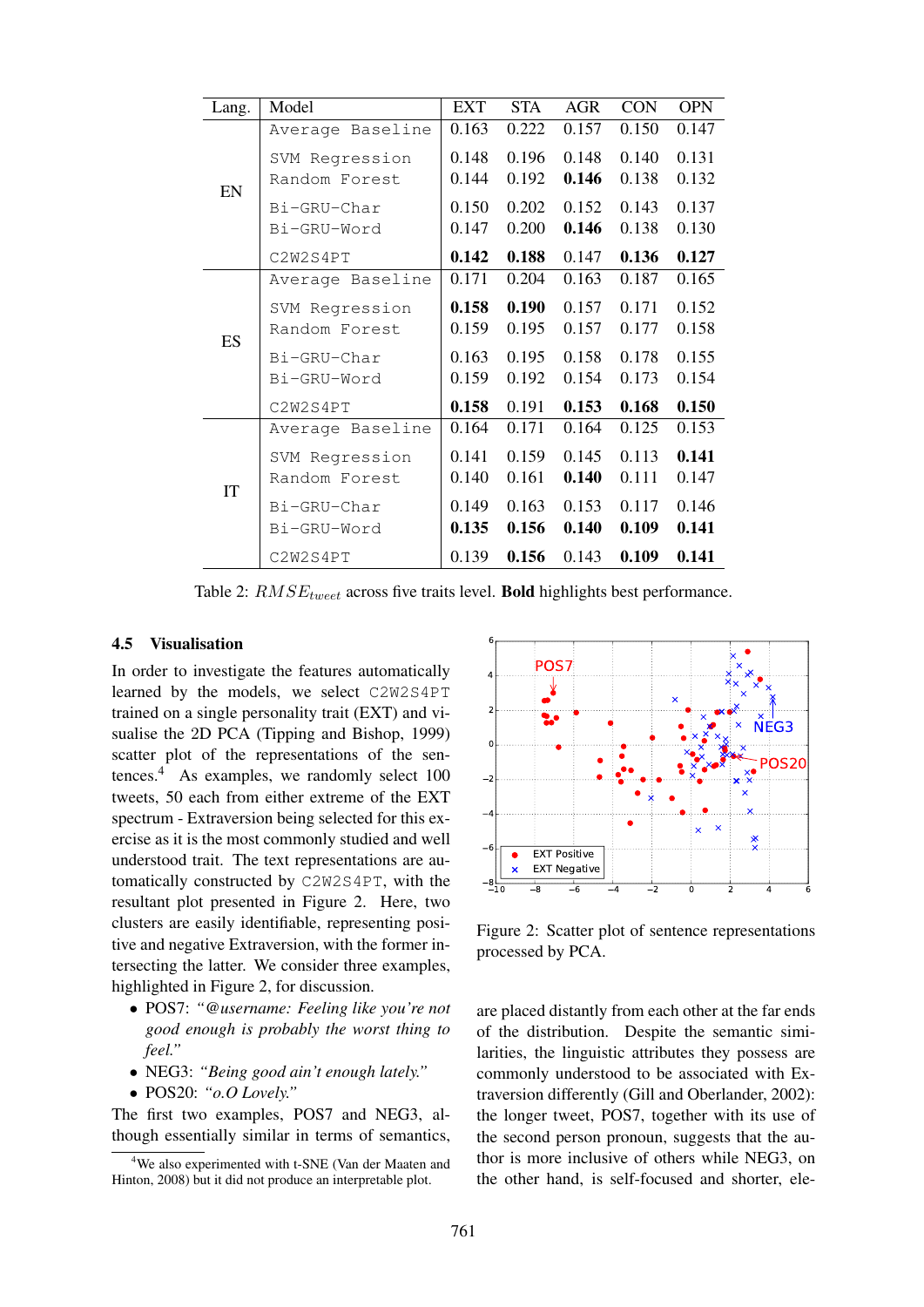ments signifying Introversion. The third example, POS20, while appearing to be mapped to an Introvert space, is a tweet from an Extravert. Apart from being short, POS20 incorporates the use of non-rotated, "Eastern" style emoticons (*o.O*), aspects shown to be linked to Introversion on social media (Schwartz et al., 2013). This is perhaps not the venue to consider the implications of this further, although one explanation might be that the model has uncovered a flexibility often associated with Ambiverts (Grant, 2013). However, it is worth noting that the model is capable of capturing, without feature engineering, well-understood dimensions of language.

## 5 Conclusion and Future Work

Overall, the results in this paper demonstrate the validity of our methodology: not only does C2W2S4PT provide state-of-the-art results compared to previous feature-engineering-heavy works, but it also performs well when compared with other widely used strong baselines in the feature-engineering-free setting. More importantly, the lack of feature engineering enables us to adapt the same model, with zero alteration to the model itself, to other languages. To further examine this property of the proposed model, we plan to explore the TwiSty dataset (Verhoeven et al., 2016), a recently introduced corpus consisting of 6 languages and labelled with MBTI type indicators (Myers and Myers, 2010).

#### References

- Miguel A. Álvarez-Carmona, A. Pastor López-Monroy, Manuel Montes y Gómez, Luis Villaseñor-Pineda, and Hugo Jair Escalante. 2015. INAOE's participation at PAN'15: Author Profiling task—Notebook for PAN at CLEF 2015. In *Working Notes Papers of the CLEF 2015 Evaluation Labs*.
- Shlomo Argamon, Sushant Dhawle, Moshe Koppel, and James W. Pennebaker. 2005. Lexical predictors of personality type. In *Proceedings of the 2005 Joint Annual Meeting of the Interface and the Classification Society of North America*.
- Fabio Celli, Bruno Lepri, Joan-Isaac Biel, Daniel Gatica-Perez, Giuseppe Riccardi, and Fabio Pianesi. 2014. The workshop on computational personality recognition 2014. In *Proc. ACMMM*, pages 1245– 1246, Orlando, USA.
- Junyoung Chung, Caglar Gulcehre, KyungHyun Cho, and Yoshua Bengio. 2014. Empirical evaluation of

gated recurrent neural networks on sequence modeling. *arXiv preprint arXiv:1412.3555*.

- Alastair J. Gill and Jon Oberlander. 2002. Taking Care of the Linguistic Features of Extraversion. In *Proc. CogSci*, pages 363–368, Fairfax, USA.
- Maite Giménez, Delia Irazú Hernández, and Ferran Pla. 2015. Segmenting Target Audiences: Automatic Author Profiling Using Tweets—Notebook for PAN at CLEF 2015. In *Working Notes Papers of the CLEF 2015 Evaluation Labs*.
- Carlos E. Gonzalez-Gallardo, Azucena Montes, Ger- ´ ardo Sierra, J. Antonio Núñez-Juárez, Adolfo Jonathan Salinas-López, and Juan Ek. 2015. Tweets Classification Using Corpus Dependent Tags, Character and POS N-grams—Notebook for PAN at CLEF 2015. In *Working Notes Papers of the CLEF 2015 Evaluation Labs*.
- Adam M. Grant. 2013. Rethinking the extraverted sales ideal: The ambivert advantage. *Psychological Science 24(6)*, 24(6):1024–1030.
- Bo Han and Timothy Baldwin. 2011. Lexical normalisation of short text messages: Makn sens a #twitter. In *Proc. ACL*, pages 368–378, Portland, Oregon, USA.
- Sepp Hochreiter and Jürgen Schmidhuber. 1997. Long short-term memory. *Neural computation*, 9(8):1735–1780.
- Zhiheng Huang, Wei Xu, and Kai Yu. 2015. Bidirectional lstm-crf models for sequence tagging. *arXiv preprint arXiv:1508.01991*.
- Rafal Jozefowicz, Wojciech Zaremba, and Ilya Sutskever. 2015. An empirical exploration of recurrent network architectures. In *Proc. ICML*, pages 2342–2350. JMLR Workshop and Conference Proceedings.
- Nal Kalchbrenner, Edward Grefenstette, and Phil Blunsom. 2014. A convolutional neural network for modelling sentences. In *Proc. ACL*, Baltimore, USA.
- Mayuri Pundlik Kalghatgi, Manjula Ramannavar, and Nandini S. Sidnal. 2015. A neural network approach to personality prediction based on the bigfive model. *International Journal of Innovative Research in Advanced Engineering (IJIRAE)*, 2(8):56– 63.
- Yoon Kim. 2014. Convolutional neural networks for sentence classification. In *Proc. EMNLP*, Doha, Qatar.
- Diederik Kingma and Jimmy Ba. 2014. Adam: A method for stochastic optimization. *arXiv preprint arXiv:1412.6980*.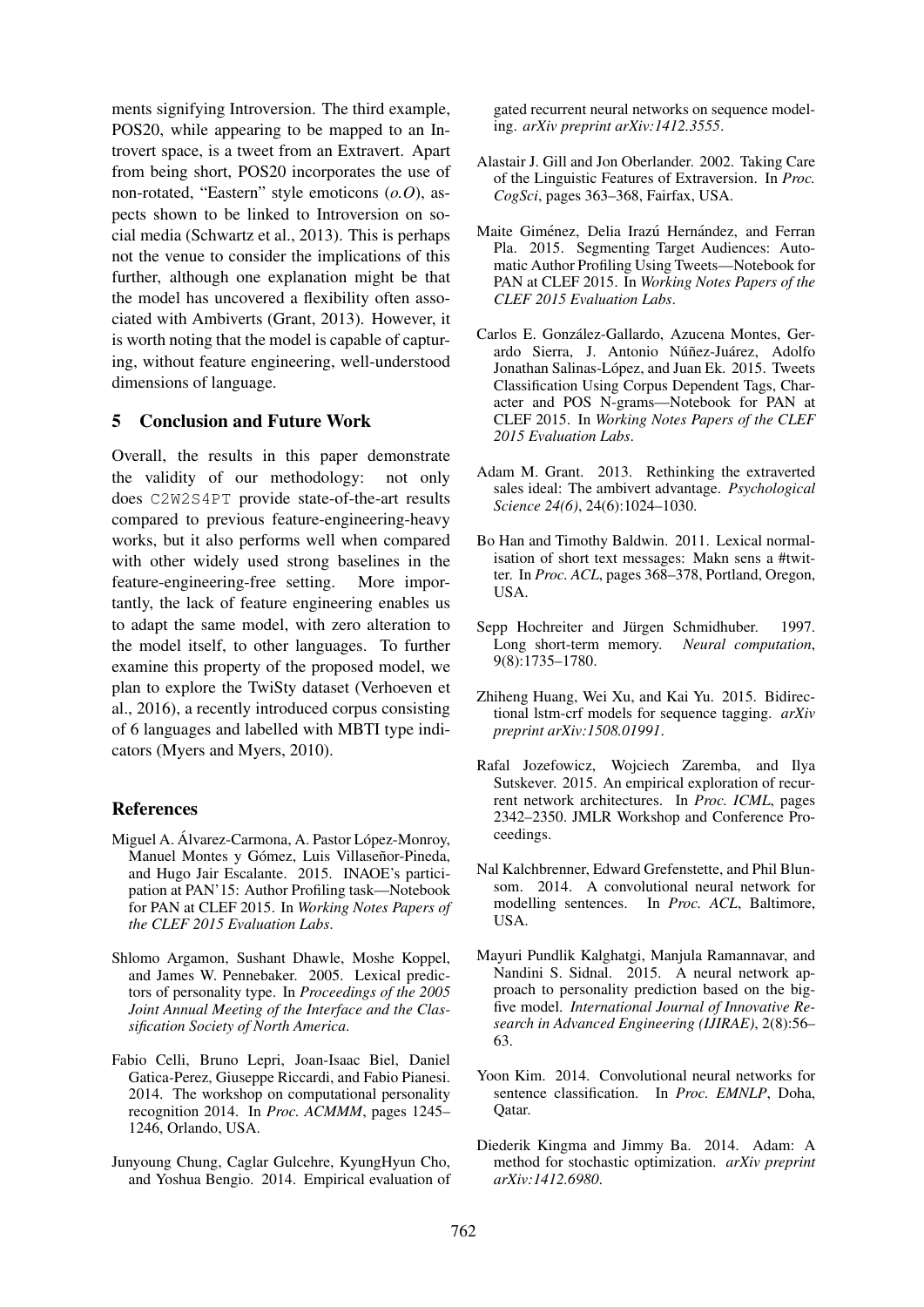- Jon Kreindler. 2016. Twitter psychology analyzer api and sample code. http://www.receptiviti.ai/blog/ twitter-psychology-analyzer-api-and-sample-code/. Accessed: 2016-09-30.
- Ankit Kumar, Ozan Irsoy, Jonathan Su, James Bradbury, Robert English, Brian Pierce, Peter Ondruska, Ishaan Gulrajani, and Richard Socher. 2015. Ask me anything: Dynamic memory networks for natural language processing. *arXiv preprint arXiv:1506.07285*.
- Wang Ling, Chris Dyer, Alan W Black, Isabel Trancoso, Ramon Fermandez, Silvio Amir, Luis Marujo, and Tiago Luis. 2015. Finding function in form: Compositional character models for open vocabulary word representation. In *Proc. EMNLP*, pages 1520–1530, Lisbon, Portugal.
- Christopher D Manning. 2016. Computational linguistics and deep learning. *Computational Linguistics*.
- Gerald Matthews, Ian J. Deary, and Martha C. Whiteman. 2003. *Personality Traits*. Cambridge University Press, second edition. Cambridge Books Online.
- Tomas Mikolov, Kai Chen, Greg Corrado, and Jeffrey Dean. 2013a. Efficient estimation of word representations in vector space. In *Proc. ICLR*, Scottsdale, USA.
- Tomas Mikolov, Ilya Sutskever, Kai Chen, Greg Corrado, and Jeff Dean. 2013b. Distributed representations of words and phrases and their compositionality. In *Proc. NIPS*, pages 3111–3119, Stateline, USA.
- Shachar Mirkin, Scott Nowson, Caroline Brun, and Julien Perez. 2015. Motivating personality-aware machine translation. In *Proc. EMNLP*, pages 1102– 1108, Lisbon, Portugal.
- Isabel Myers and Peter Myers. 2010. *Gifts differing: Understanding personality type*. Nicholas Brealey Publishing.
- Scott Nowson and Alastair J. Gill. 2014. Look! Who's Talking? Projection of Extraversion Across Different Social Contexts. In *Proceedings of WCPR14, Workshop on Computational Personality Recognition at ACMM (22nd ACM International Conference on Multimedia)*.
- Scott Nowson and Jon Oberlander. 2006. The Identity of Bloggers: Openness and gender in personal weblogs. In *AAAI Spring Symposium, Computational Approaches to Analysing Weblogs*.
- Scott Nowson, Julien Perez, Caroline Brun, Shachar Mirkin, and Claude Roux. 2015. XRCE Personal Language Analytics Engine for Multilingual Author Profiling. In *Working Notes Papers of the CLEF 2015 Evaluation Labs*.
- Olutobi Owoputi, Brendan O'Connor, Chris Dyer, Kevin Gimpel, Nathan Schneider, and Noah A. Smith. 2013. Improved part-of-speech tagging for online conversational text with word clusters. In *Proc. NAACL*, pages 380–390, Atlanta, USA.
- Alonso Palomino-Garibay, Adolfo T. Camacho-González, Ricardo A. Fierro-Villaneda, Irazú Hernández-Farias, Davide Buscaldi, and Ivan V. Meza-Ruiz. 2015. A Random Forest Approach for Authorship Profiling—Notebook for PAN at CLEF 2015. In *Working Notes Papers of the CLEF 2015 Evaluation Labs*.
- James W Pennebaker, Kate G Niederhoffer, and Matthias R Mehl. 2003. Psychological aspects of natural language use: Our words, our selves. *Annual Review of Psychology*, 54:547–577.
- J. W. Pennebaker, R. L. Boyd, K. Jordan, and K. Blackburn. 2015. The development and psychometric properties of LIWC2015. This article is published by LIWC Inc, Austin, Texas 78703 USA in conjunction with the LIWC2015 software program.
- Jeffrey Pennington, Richard Socher, and Christopher Manning. 2014. Glove: Global vectors for word representation. In *Proc. EMNLP*, pages 1532–1543, Doha, Qatar.
- Soujanya Poria, Alexandar Gelbukh, Basant Agarwal, Erik Cambria, and Newton Howard, 2013. *Common Sense Knowledge Based Personality Recognition from Text*, pages 484–496.
- Beatrice Rammstedt and Oliver P. John. 2007. Measuring personality in one minute or less: A 10-item short version of the big five inventory in english and german. *Journal of Research in Personality*, 41(1):203–212.
- Francisco Rangel, Fabio Celli, Paolo Rosso, Martin Potthast, Benno Stein, and Walter Daelemans. 2015. Overview of the 3rd Author Profiling Task at PAN 2015. In *Working Notes Papers of the CLEF 2015 Evaluation Labs*, CEUR Workshop Proceedings.
- H Andrew Schwartz, Johannes C Eichstaedt, Margaret L Kern, Lukasz Dziurzynski, Stephanie M Ramones, Megha Agrawal, Achal Shah, Michal Kosinski, David Stillwell, Martin E P Seligman, and Lyle H Ungar. 2013. Personality, Gender, and Age in the Language of Social Media: The Open-Vocabulary Approach. *PLOS ONE*, 8(9).
- Richard Socher, Alex Perelygin, Jean Y Wu, Jason Chuang, Christopher D Manning, Andrew Y Ng, and Christopher Potts Potts. 2013. Recursive deep models for semantic compositionality over a sentiment treebank. In *Proc. EMNLP*, Seattle, USA.
- Ming-Hsiang Su, Chung-Hsien Wu, and Yu-Ting Zheng. 2016. Exploiting turn-taking temporal evolution for personality trait perception in dyadic conversations. *IEEE/ACM Transactions on Audio, Speech, and Language Processing*, 24(4):733–744.